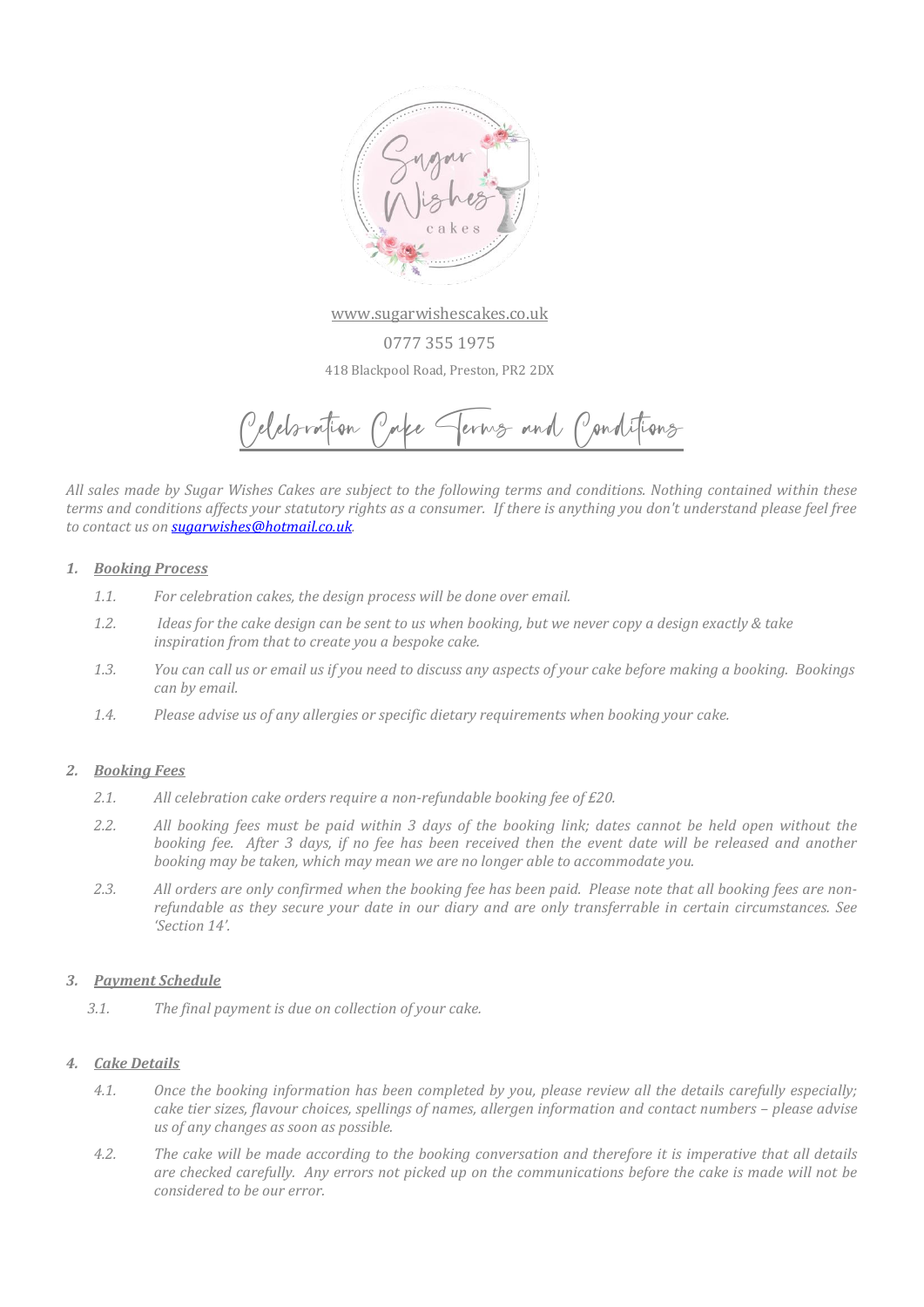*4.3. Any personalized decorative elements such as cake toppers, printed icing or cake charms, will be ordered as per the details discussed so please check all name spellings and numbers carefully.*

# *5. Alterations To Orders*

- *5.1. We are happy to make alterations to your cake design providing we have enough time. Last minute changes may not be accommodated.*
- *5.2. Changes to cake designs may be subject to an additional cost. This will be discussed with you when making the changes. We reserve the right to increase a quoted price in the event you request a variation to the work agreed.*

## *6. Collection Of Celebration Cakes*

- *6.1. Your order may be collected at a pre-arranged time. We do not offer delivery for celebration cake.*
- *6.2. Cakes that are collected by the customer are always boxed for transportation. We will provide full instructions on the care and handling of your cake. We do not take any responsibility for any damage that may occur to the cake once it has left us.*
- *6.3. We advise cakes to be places on a level, steady surface for transport e.g., in the passenger footwell of your car. We are happy to place the cake safely in the car for you if required. The cake should then be stored in the box at room temperature and out of direct sunlight.*
- *6.4. You must adhere to the collection time slot that has been prearranged. If you do not collect the cake when agreed, it will only be available to collect later at a time that is suitable for us. Failure to turn up for the collection at the agreed time may result in you not being able to have the cake on the day that was arranged.*

# *7. Non-Edible Elements*

- *7.1. Sometimes our cakes will contain non-edible elements such as plastic dowels, flowers, or cake toppers. We will advise you of any non-edible elements that need to be removed during cutting.*
- *7.2. As we will not personally be cutting the cake, we cannot accept any responsibility for any non-edible elements not removed prior to serving. We will give you/the venue written information concerning any non-edible elements that need to be removed.*

### *8. Shelf Life*

- *8.1. We recommend our cakes be eaten within 3 days of the event for them to be enjoyed at their best.*
- *8.2. Left over cake can be frozen if you would like to. Please contact us for instructions on how to do this best.*

### *9. Allergens & Special Dietary Requirements*

- *9.1. All allergies and special dietary requirements should be conveyed to Sugar Wishes Cakes when ordering a cake. It is the customer's responsibility to make us aware of any special dietary requirements that need to be accommodated in the making of the cake.*
- *9.2. Unless otherwise stated, all cakes contain; gluten, butter and eggs and are made in an environment that handles; nuts, soya, and alcohol. We cannot cater for 'free from' cakes.*
- *9.3. We would recommend anyone with a severe nut; dairy or gluten intolerance does not eat our cakes.*
- *9.4. We will provide full allergen information with the cake upon collection.*
- *9.5. Sugar Wishes Cakes accepts no liability for customers suffering allergic reactions from eating our cakes.*

### *10. Publication & Promotional Rights*

- *10.1. The company, Sugar Wishes Cakes is the sole designer and owner of the final cake design. All rights in any original designs created and designed by the company shall remain the exclusive property of the company.*
- *10.2. From time to time our designs are published in the media e.g., magazines, websites, and blogs. We reserve the right to use any image of a customer's cake made by the company for publication after the delivery date unless previously agreed in writing between the customer and the company.*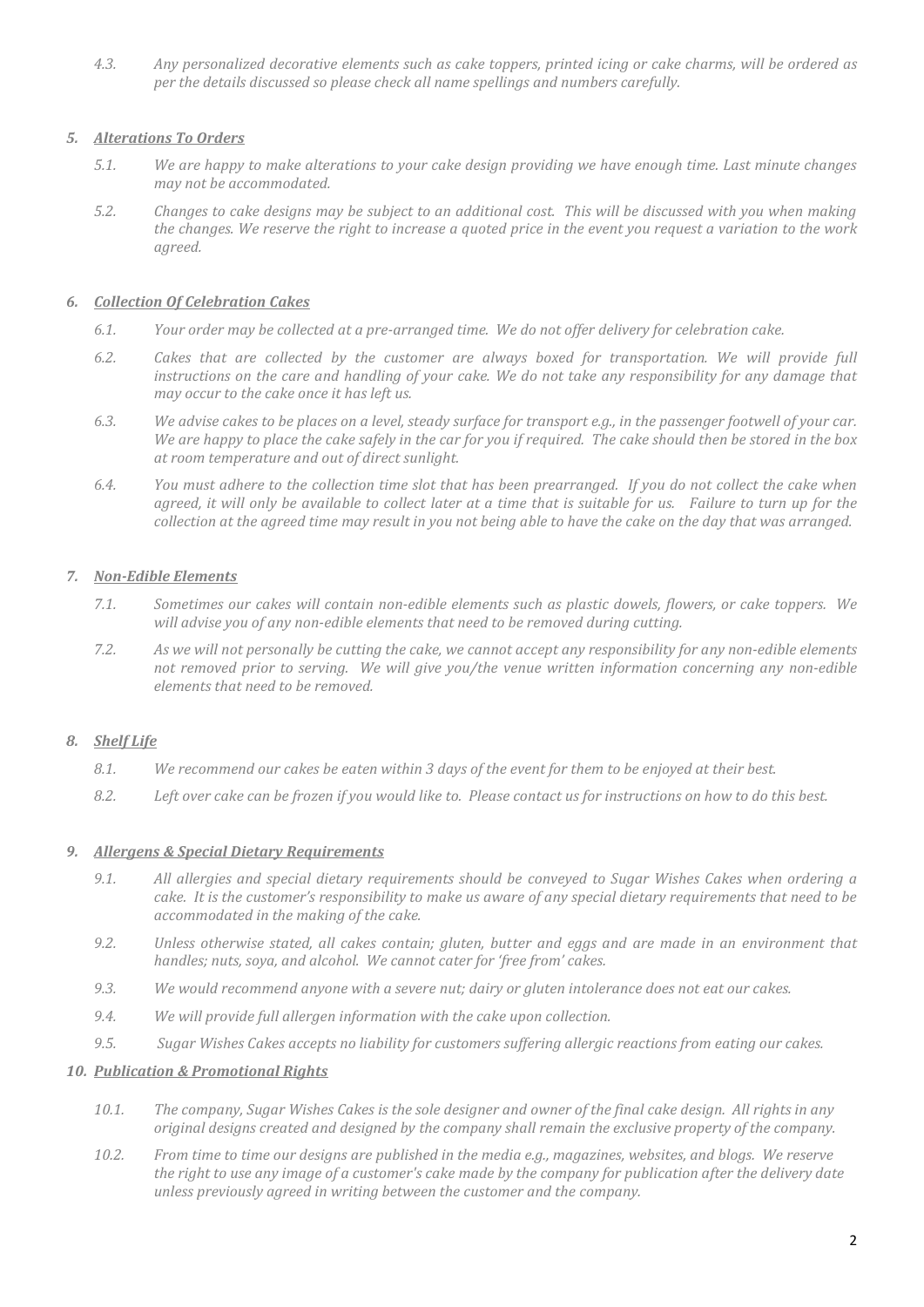*10.3. The customer has no ownership rights over any cake design. Exclusivity of cake designs between our customers is not guaranteed unless the customer commissions an exclusive design.*

### *11. Commissioning a Cake That Is Similar To Another Design*

- *11.1. If you request a cake that is not our original design, we will seek the permission of the original designer to recreate it. This cannot be guaranteed.*
- *11.2. If you wish to have us recreate someone else's design, we would prefer not to directly copy it, but to use it as a basis to design your cake around so that it is unique to you.*

### *12. Cancellations/Refunds*

- *12.1. The booking fee is non-refundable and non-transferable in the event of cancellation.*
- *12.2. Cancellations from the date of booking until 7 days before the event will forfeit the booking fee.*
- *12.3. Cancellations with less than 7 days notice are subject to full payment. If this has not already been paid then the final balance will be immediately payable upon cancellation. This final payment is non-refundable in the event of cancellation.*
- *12.4. There may be a rare occasion when Sugar Wishes Cakes needs to cancel an order due to exceptional circumstances beyond our control\*. In this case, as much notice as possible of the cancellation will be given and any monies paid, including deposits will be refunded. If required, we will also assist in finding a replacement baker of the same high standard to make your cake for you.*

### *13. Change Of Event Date*

- *13.1. If you need to change your booking date, please let us know as soon as possible. Any changes are subject to availability and are not guaranteed.*
- *13.2. If we can change your booking date, provided it is within 3 months from the day you request the change, the booking fee will be transferred to the new date.*
- *13.3. If you are moving your booking to a date we are unavailable for, unfortunately the booking fee will be nonrefundable\* as this covers work already completed (this may include but is not limited to: phone calls, emails, completing and sending forms, and it is also highly likely that we will have turned down other work for your original date).*

### *14. Complaints*

- *14.1. In the unlikely event there is an issue with your cake, it must be brought to our attention within 48 hours of the cake being delivered so we can be given the opportunity to assess the nature of the problem. We would take any complaints very seriously.*
- *14.2. If the compliant is regarding the quality of the cake, we may ask for the cake or the remainder of the cake to be returned to use within 48 hours of delivery for inspection.*
- *14.3. If the complaint is regarding the design of the cake, but the cake was made according to the booking form/sketch which has been checked and approved, we cannot be held responsible for any errors not picked up by the customer.*
- *14.4. For any complaints we can only deal with the person who booked the cake originally.*
- *14.5. You must give us an opportunity to resolve the issue and agree not to post any defamatory comments or pictures on online forums or social media channels before discussing the situation with us and allowing us reasonable time to provide a satisfactory solution.*
- *14.6. Once a solution has been reached, you agree not to post any defamatory comments or pictures on online forums or social media at any point in the future. If this happens, we may seek to take legal action against you.*

### *15. COVID 19 Restrictions*

- *15.1. If your cake booking has to be amended due to COVID 19 restrictions, we will try our best to be accommodating and flexible.*
- *15.2. If you need to postpone your booking because your event date falls under a period of Government restrictions for COVID 19, e.g., a national lockdown or Tier 3 / Tier 4 restrictions then as long as we are free on your new date, we will move the deposit paid across to the new date for you subject to the conditions below.*
- *15.3. If we can change your event date, provided it is within 6 months from the day you request the date change, the booking fee will be transferred to the new date.*